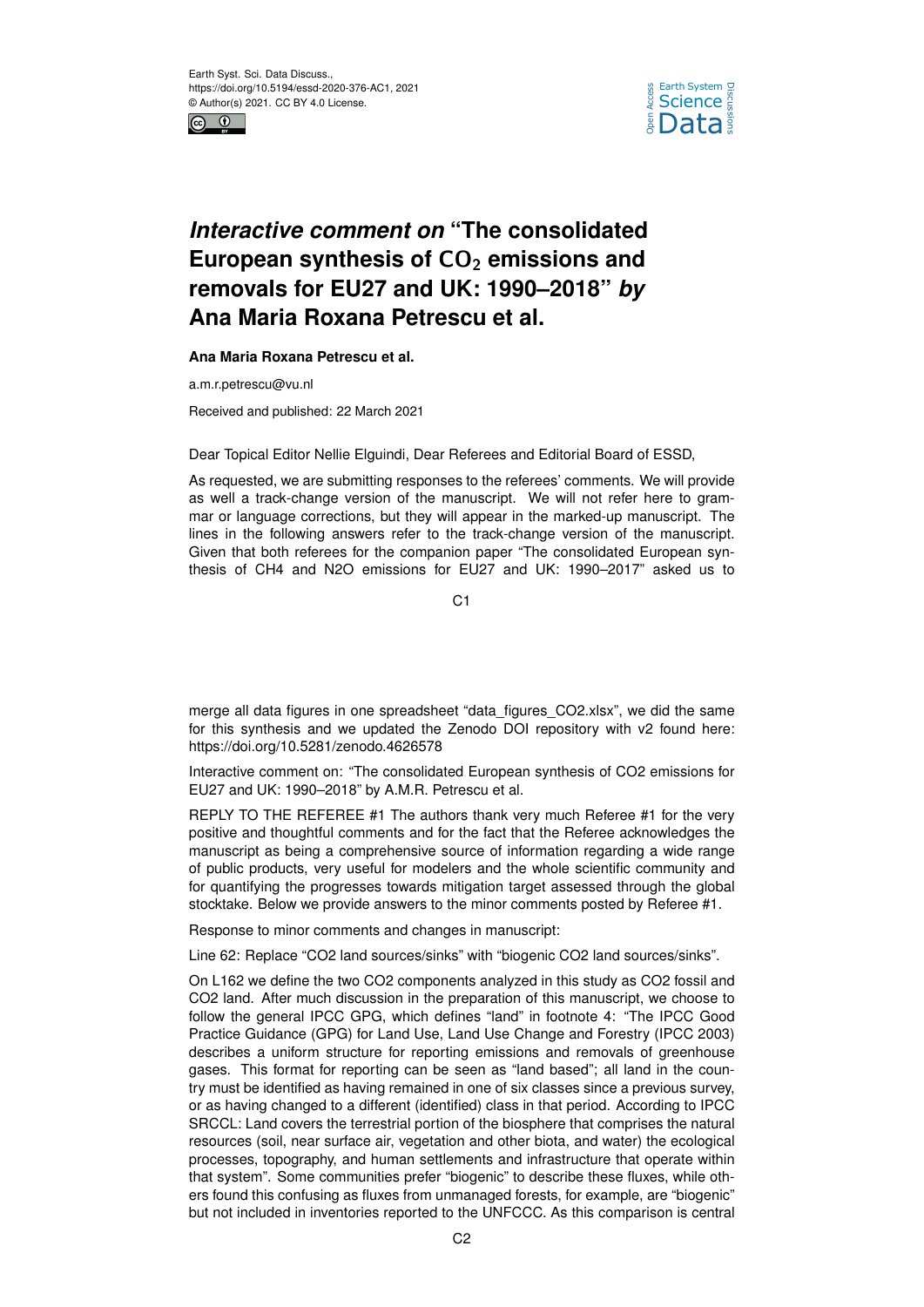to our work, we decided that "land" as defined by the IPCC was a good compromise. We added this explanation to footnote 4.

Line 93: "represent the sum of the effects of sources and sinks". We made the correction.

Line 98: UK does not use atmospheric observations to complement CO2 (due to difficulty in representing the biogenic fluxes). The referee is right, the UK uses inverse observations only for CH4 emissions and not for CO2. However, this introduction paragraph (L87-L99) refers in general to GHGs.

Line 166: Include description of acronyms. We added acronyms for EDGAR, FAOSTAT, BP, CDIAC, EIA and IEA, GCP is explained on L124.

Lines 169-170: Parenthesis do not match. We made the correction.

Line 177: Replace "show" with "shown". We made the correction (now on L179).

Line 215: Isn't the term "CO2 land fluxes" too generic since the target is LULUCF? Indeed the target is the LULUCF sector and its component classes: forest, cropland, grassland, wetlands, settlements, other land and harvest. We decided to use "land" fluxes according to the UNFCCC definition (footnote 4): "The IPCC Good Practice Guidance (GPG) for Land Use, Land Use Change and Forestry (IPCC 2003) describes a uniform structure for reporting emissions and removals of greenhouse gases. This format for reporting can be seen as "land based"; all land in the country must be identified as having remained in one of six classes since a previous survey, or as having changed to a different (identified) class in that period. According to IPCC SRCCL: Land covers the terrestrial portion of the biosphere that comprises the natural resources (soil, near surface air, vegetation and other biota, and water) the ecological processes, topography, and human settlements and infrastructure that operate within that system".

Line 238: Replace "then" with "than". We made the correction on L243.

Line 243: Replace "differing" with "differ". We made the correction.

 $C<sub>3</sub>$ 

Table 2: Why is there no contact/lab for BU H&N bookkeeping model? We added the Woodwell Climate Research Center.

Lines 256-257: Numbers with and without LULUCF are not consistent with LULUCF contribution. This is because the numbers for EU27+UK with and without LULUCF are in CO2eq and include contribution of CH4 and N2O as well. The number we report for LULUCF only (0.28 Gt CO2) is only for CO2.

Line 541: Replace "variation trend" with "variation". We made the suggested correction the new L552.

Line 567: "The sink in ORCHIDEE is due to. . ." We included "to" on the new L579.

Line 605-606: "for instance the CO2 fertilization effects. . ." We deleted "by" on the new L617.

Line 673: "by subtracting from the inversion estimates the emissions. . ." We deleted "of" on the new L684.

Line 718: It is not clear what are the indirect fluxes on managed land included in NGHGs. According to IPCC (2010), land fluxes can be differentiated into three processes: (1) direct anthropogenic effects (land use and land use change, e.g., harvest, other management, deforestation), (2) indirect anthropogenic effects (e.g., changes induced by human-induced climate change, including CO2 fertilization and nitrogen deposition changes), and (3) natural effects (i.e., that would happen without humancaused climate change, such as natural disturbances). The UNFCCC NGHG inventories use the notion of managed land as a proxy for anthropogenic emissions (IPCC, 2006) and hence in practice include most or all (depending on the specific method) indirect emissions into their anthropogenic estimates (Petrescu et al., 2020b). We added on L729 the following explanation: "(indirect fluxes on managed land included in NGHGIs and FAOSTAT e.g., changes due to human-induced climate change, including CO2 fertilization and nitrogen deposition changes) (Petrescu et al., 2020b)".